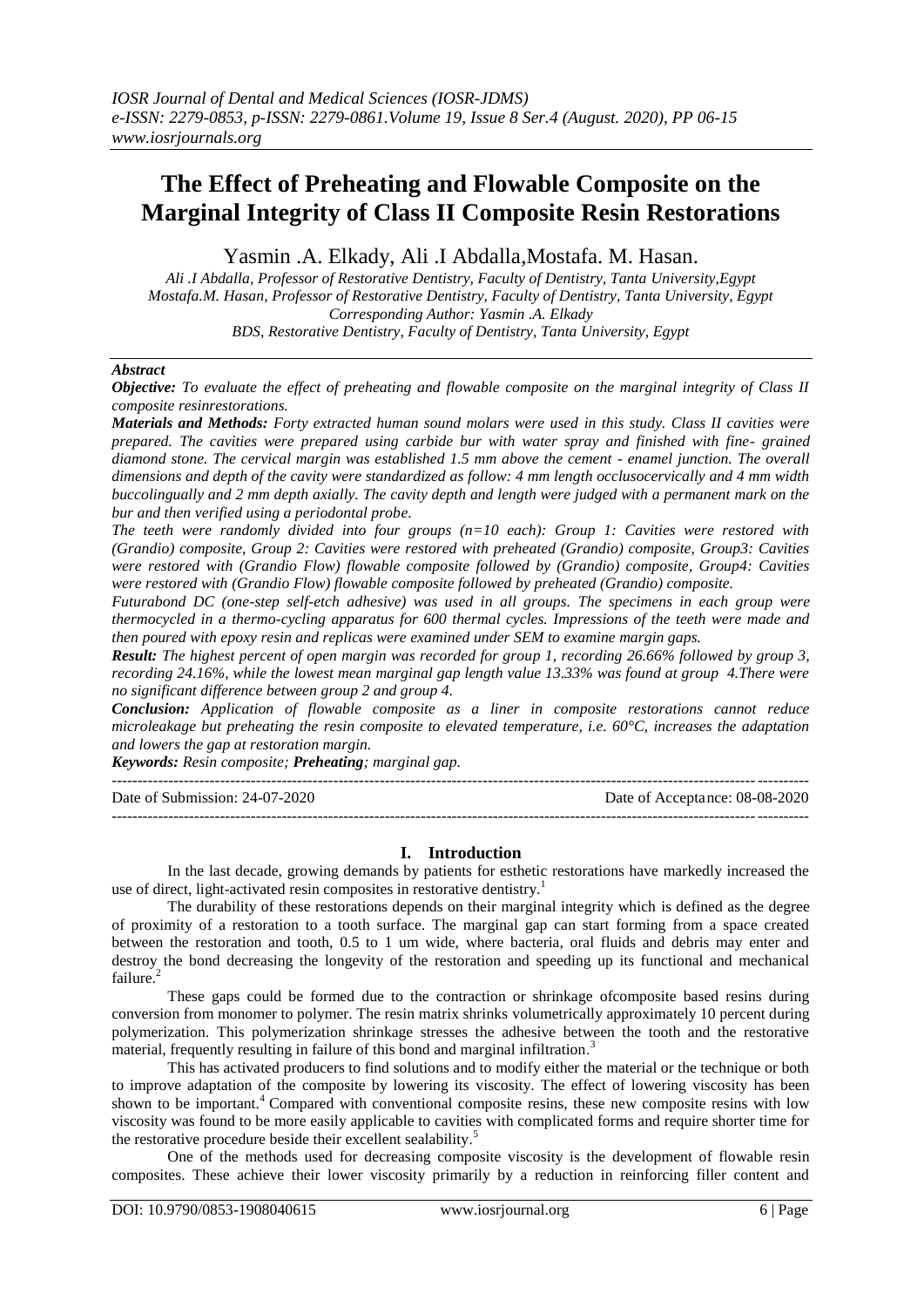changes in the matrix chemistry .They can improve the wettability by flowing onto all prepared surfaces creating an intimate union with the micro structural defects in the floor and the walls of the cavity preparation.<sup>6</sup>

Moreover, they act as a flexible intermediate layer that helps to relieve stresses during polymerization shrinkage of the restorative resin. These characteristics and a syringe delivery system make them an ideal choice for the use as a liner.

The application of flowable resins was expanded to posterior restorations. However, posterior restorations are considerably stressed by cyclic loading during mastication. Consequently, resin composite restorations are subjected to occlusal wear over time due to its low filler content. <sup>8</sup>

So it is well known that a decrease in filler content will affect various properties of a hardened composite resin, such as the mechanical strength and curing shrinkage.<sup>9</sup>

Against this background, it is important to investigate how to lower the viscosity of a composite resin without decreasing its filler content.  $\frac{10}{10}$  so the most uncomplicated method of decreasing the viscosity of composites is to lower the viscosity of the monomer mixture itself.<sup>10</sup>

Many polymer resins exhibit lower viscosity when they are heated. The theoretical basis for this behavior is that thermal energy forces the composite monomers or oligomers further apart, allowing them to slide by each other more readily. Studies have shown that heating general polymers and resin composites lowers viscosity and thereby improves adaptation .<sup>11</sup>

An additional advantage of heating the resin composite prior to placement and polymerizing is the accompanying increase in monomer conversion.<sup>12</sup>With increased paste temperature, free radicals and propagating polymer chains become more mobile as a result of decreased paste viscosity and react to a greater extent, resulting in a more complete polymerization reaction and greater cross-linking. The increase in polymerization may lead to improved mechanical properties and increased wear resistance.<sup>12-13</sup>

There are several methods that can be used to preheat the composite. One of them is adevice that lowers the viscosity of regular dental composites called (Calset)<sup>\*</sup>. This device can heat material to 37℃, 54℃ or  $68^{\circ}$ C and also maintain constant temperature.<sup>14</sup>

Instead of this devise, light of dental unit chair might be used to raise the temperature of composite resin. Consequently, micro hardness and degree of conversion also will increase.<sup>14</sup>A another method used to preheat composite resin is wrapping it by hand for 3 - 5 minutes, so temperature of resin will be raised slightly.<sup>14</sup>

It was found that preheating micro hybrid or packable resins improve their flowability and that may result in more accurate adaptation to the peripheries and the retentive features of the cavity. This also allows placing and curing each increment of composite at its ideal polymerization temperature.<sup>1</sup>

#### **II. Materials and methods**

**Study design:** The study was conducted as a randomized controlled laboratory trial**.**

**Study setting:** The study was carried out at Restorative Dentistry Department, Faculty of Dentistry, Tanta University.

**Sample size:** Forty extracted human sound molars were used in this study. These teeth were collected from Oral Surgery Department at Tanta University. The teeth were extracted due to periodontal diseases form diabetic

patients aged (25-40) years old. The teeth were cleaned from tissue remnants and debris using periodontal scalers and curettes and were polished with pumice then immersed in 10% formalin for 5 days for disinfection and then stored in 0.1% thymol solution.

**Ethical considerations:**Approval for this project was obtained from Faculty of Dentistry, Tanta University Research Ethics Committee. The purpose of the present study was explained to the patients and informed consents were taken from them to use their teeth for research, according to the guidelines on human research published by the Research Ethics Committee at Faculty of Dentistry, Tanta University. **(Appendix) a) Materials:**

 The materials that were used in this study (as shown in table1) were two types of Nano-hybrid composites (Grandio), a flowable composite(Grandio Flow)andself-etch adhesive (Futurabond Dual Cure).

 The chemical composition, manufacturer, web sites and batch numbers of each material are shown in Table 1.

C-Warmer: It has freely adjustable temperature between  $20^{\circ}$  C $\sim 60^{\circ}$  C with digital display and has one large slot which can fit compule dispenser gun or composite resin syringe. Also one medium slot which can fit larger sized cartridges(Figure1).

#### **b) Methods:**

**.** 

 **Preparation of specimens:** Each tooth was fixed with sticky wax to the base of plastic cylinder. The cylinder was filled with self-curing acrylic resin so that only roots were embedded within the self-curing acrylic

<sup>\*</sup> Calset composite warmer (AdDent, Inc., Dandury, CT, USA)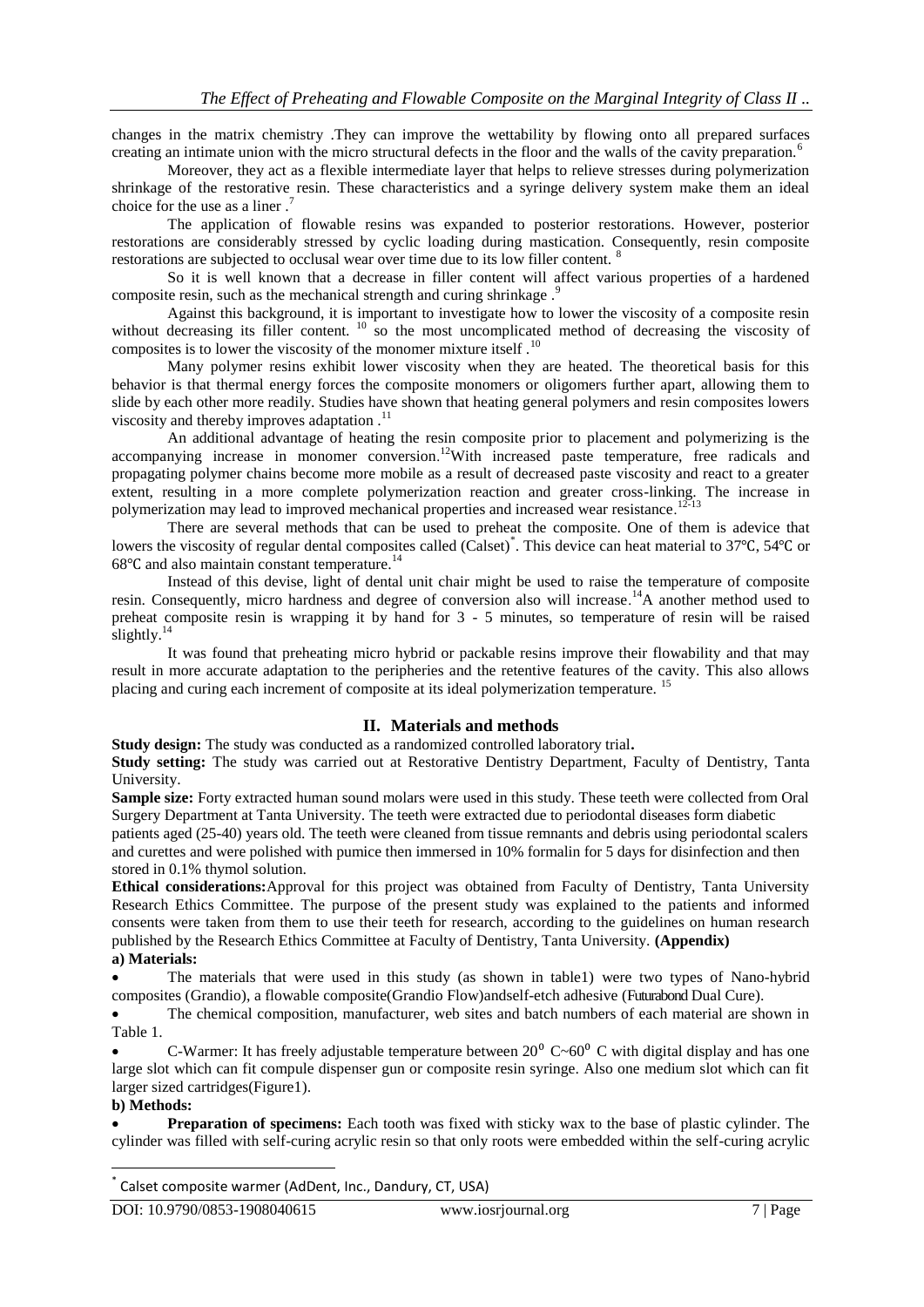resin (Figure2)Box class II cavities with parallel walls were prepared using carbide bur<sup>1</sup> (Figure 3) with water spray. Each bur was replaced after 5 preparations  $1<sup>6</sup>$ 

The cavities were finished with fine- grained stone. The cervical margin was established 1.5 mm above the cement - enamel junction. The overall dimensions and depth of the cavities were standardized as follow: 4 mm length occlusocervically and 4 mm width buccolingually and 2 mm depth axially. The cavity depth and length were judged with a permanent mark on a periodontal probe (**4, 5, and 6**).

#### **Grouping of specimens:**

All specimens were randomly divided into four groups (n=10 each) according to the procedure of restoration following manufacturer's instructions as follow: (Figure**7**)

**Group 1:**Cavities were restored with (Grandio) composite.

**Group 2:** Cavities were restored with preheated (Grandio) composite

Group3: Cavities were restored with (Grandio Flow) flowable composite followed by (Grandio) composite**Group4:** Cavities were restored with (Grandio Flow) flowable composite followed by preheated (Grandio) composite.

Futurabond DC Universal adhesive (one-step self-etch adhesive) was applied in all groups using a disposable micro-brush, rubbed for 20 seconds, dried with gentle steam of air for 5seconds and light cured usingBlue phase  $N<sup>2</sup>$  for 10 seconds according to manufacturer's instructions.

The compule was inserted into the composite gun. Metallic matrix retainer and band<sup>3</sup> were used to restore the missing wall of the tooth. Incremental application of Grandio composite resin was performed each of 2mm thickness then light cured using Blue phase N .(Figure **8**)

**Group1:** Grandio composite resin was applied incrementally and each increment was in 2 mm thickness then light-cured for 20s using Blue phase N curing device according to manufacturer's instructions.

**Group2:**The compule was placed directly into the delivery syringe to be preheated. Grandio composite was pre-heated to 60℃in the C-Warmer deviceand then inserted into the cavities.The compule was then returned to the C-Warmer device after application of the first increment to avoid temperature loss during curing of the first increment.<sup>17</sup> The composite was cured immediately for 20 secondsusing Blue phase N.

**Group3:**The flowable composite (Grandio Flow) was placed in a 1 mm thick layer to line the axial wall of cavity and cured for 20 seconds, over thatGrandio composite was inserted as done previously in group 1.

**Group4:**The flowable composite (Grandio Flow) was placed in a 1 mm thick layer to line the axial wall of cavity and cured for 20 s, over that Grandio composite was inserted as done previously in group 2.<sup>125</sup>

**In all groups**after composite curing, restorations were contoured by #D8 diamond stone and finished by finishingdiamond stone and then polished with flexible disks<sup>\*</sup> and polishing past .After that all specimens were kept in water for 24 hours .

#### **Thermocycling:**

The specimens of each group were thermocycledin a thermo-cycling apparatus <sup>4</sup>by alternating immersion in water bath at  $5^\circ$ c and  $50^\circ$ c with a dwell time of 2min for 600 thermal cycles which corresponds to 12 months of clinical service.<sup>18</sup>

#### **Evaluation of Marginal Adaptation:**

Impressions of the specimens were made using a Polyvinyl Siloxane material (light body). The impressions were then poured with epoxy resin<sup>5</sup>. These replicas were left 24 h for complete setting. Then, Gold sputtered to render the surface electrically conductive.

These replicas were examined under Scanning Electric Microscope (SEM)<sup>6</sup> at 30 Kv power with different magnifications (50x, 500x) to study restoration-tooth interface. The low magnifications (50x) provided an overview of the proximal surface of each sample at the level of the interface, whereas with high magnification (500x) viewed the interface at the selected area of the restoration.

The resultant SEM micrographs were scanned on A monitor screen, then they were transferred onto Orion 6.60.4 software program and these images were ready on a computer screen to determine marginal fit and measure any formed gaps.

**.** 

 $<sup>1</sup>$  OKO dent, H 21 012FG (Germany)</sup>

<sup>2</sup> Ivoclarvivadent

 $3$  Universal Tofflemire's matrix retainer and band

<sup>\* 3</sup>M Espe USA

<sup>&</sup>lt;sup>4</sup> Custom made apparatus at Conservative dentistry department, Faculty of Dentistry, Alexandria University.

<sup>&</sup>lt;sup>5</sup>Chemical Industries for construction, CIC, Egypt

<sup>6</sup> JSM-5300 scanning microscope, JEOL, Peabody, MA, USA.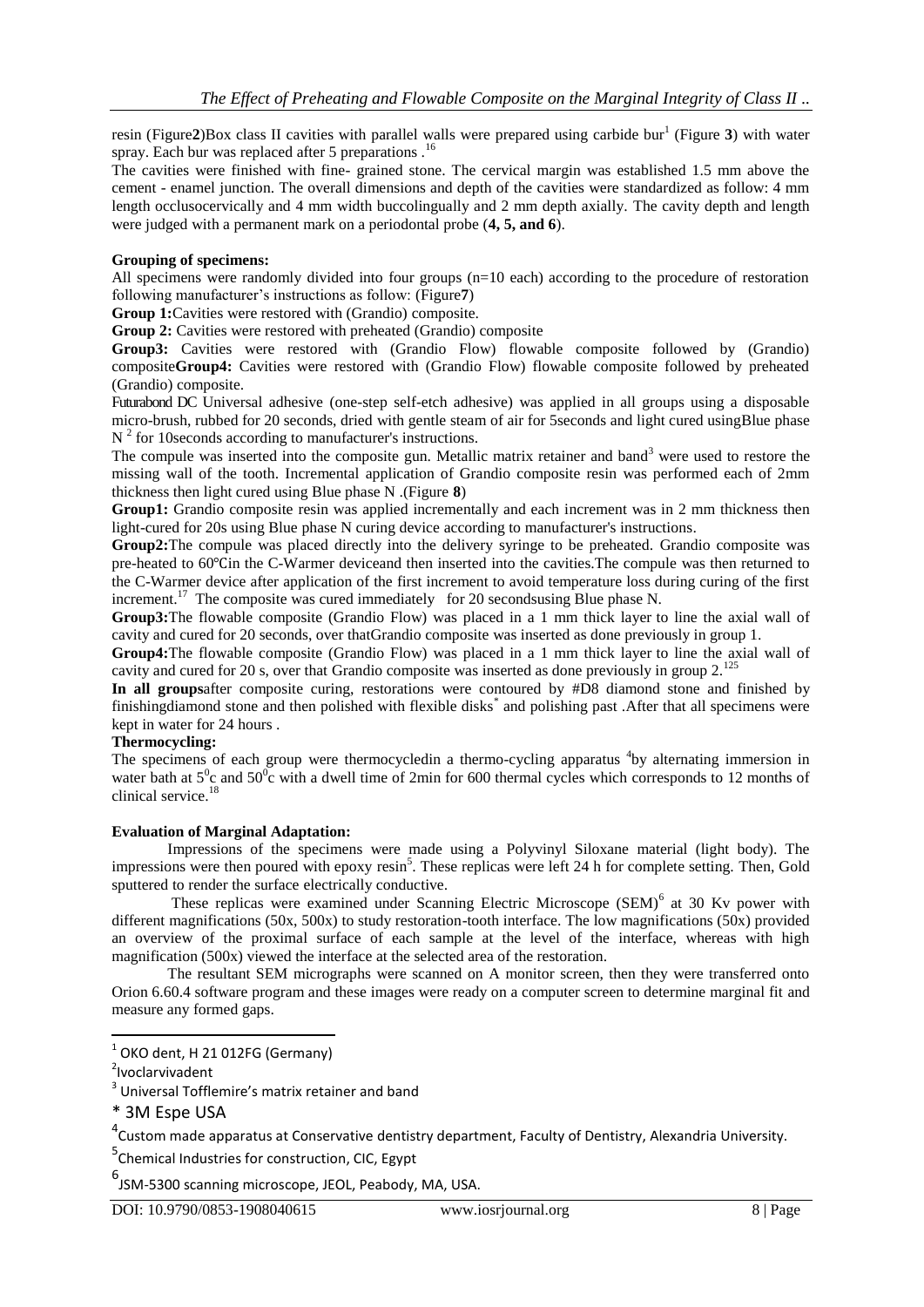### **III. Results**

### **Gap length and width:**

#### **1- Length of marginal gap***:*

SEM photographs of the tested specimen were used for gap length measurement using AutoCAD software. This was determined as the ratio of the length of gaps to the total length of the margins, and then converted to a percentage. So, the length of marginal gap formed was calculated as a percentage of the entire margin length. The recorded data related to each group were collected, tabulated and statistically analyzed.

It was found that, the highest mean value of gap length was recorded for group1, recording 3.24 mm  $\pm 0.36$  (26.66%) followed by group 3, recording 2.9 mm  $\pm 0.23$  (24.16%), while the lowest mean marginal gap length value 1.68 mm  $\pm 0.13$  (13.35%) was found at group 4. There were no significant difference between group 2 and group 4.

One –way ANOVA test was used to compare the tested groups at a level of significance  $P < 0.001$  and reported a high statistical significant difference.

Tukey`s test was performed to find out which group is responsible for the recorded difference as shown in Table (2)

#### **2-Gap width:**

The composite/tooth interface was divided into three regions and measurements of marginal gap widths in each region were made at 500 $\times$  magnification. The largest marginal gap width in each region was recorded in micrometers (μm), and the mean gap widths for tested groups were calculated.

SEM photographs of the tested specimens with higher magnification( $x500$ ) were used for gap width measurement using mean of raw data. The recorded data related to each group were collected, tabulated and statistically analyzed.

#### **a- Width of proximal gap:**

The mean values of marginal gap width ( $\mu$ m)  $\pm SD$  of the data collected from all tested groups (1, 2, 3) and 4) were tabulated.

It was found that, the highest mean value of gap width proximally was recorded for group 1, recording 184.25  $\mu$ m  $\pm$ 6.79followed by group 3, recording 177.05  $\mu$ m  $\pm$ 10.25, while the lowest mean marginal gap length value 30.75  $\mu$ m  $\pm$ 15.28was found in group 4. There were no significant difference between group 2 and group 4.

ANOVA one -way test was used to compare the tested groups at a level of significance P<0.001 and reported a high statistical significant difference as shown in

Tukey`s test was performed to find out which group is responsible for the recorded difference shown in Table (3).

#### **b- Width of cervical gap**:

The mean values of marginal gap width ( $\mu$ m)  $\pm$ SD of the data collected from all tested groups (1, 2, 3) and 4) were tabulated.

It was found that, the highest mean value of gap width cervically was recorded for group 1, recording 225.9  $\mu$ m  $\pm$ 24.92 followed by group2, recording 268.2  $\mu$ m  $\pm$ 16.45, while the lowest mean marginal gap length value 79.10  $\mu$ m  $\pm$ 8.26 was found at group 4. There were no significant difference between group 2 and group 4.

ANOVA one -way test was used to compare the tested groups at a level of significance P<0.001 and reported a high statistical significant difference.

Tukey`s test was performed to find out which group is responsible for the recorded difference as shown in Table (4).

#### **IV. Discussion**

In the current study it was found that, the highest percent of open margin was recorded for group1 restored with Grandio, recording 26.66% followed by group3(restored with Grandio &Grandio Flow), recording 24.16%.There were no significant difference between using the composite alone and using flowable composite under it.

This result was explained and agreed with **Boruziniatet al.**<sup>19</sup> who have evaluated existing evidence to verify whether an application of flowable composite as a liner provided less microleakage in Class II composite restorations and their conclusion was that the application of flowable composite as a liner in composite restorations cannot reduce microleakage or improve clinical performance.

Similar result was obtained by **Güngör et al.,**<sup>20</sup> who compared the occlusal and gingival microleakage of Class-II composite restorations utilizing etch-and-rinse and self-etch adhesives and different liner materials in primary and permanent teeth .They found that occlusal microleakage was similar in both primary and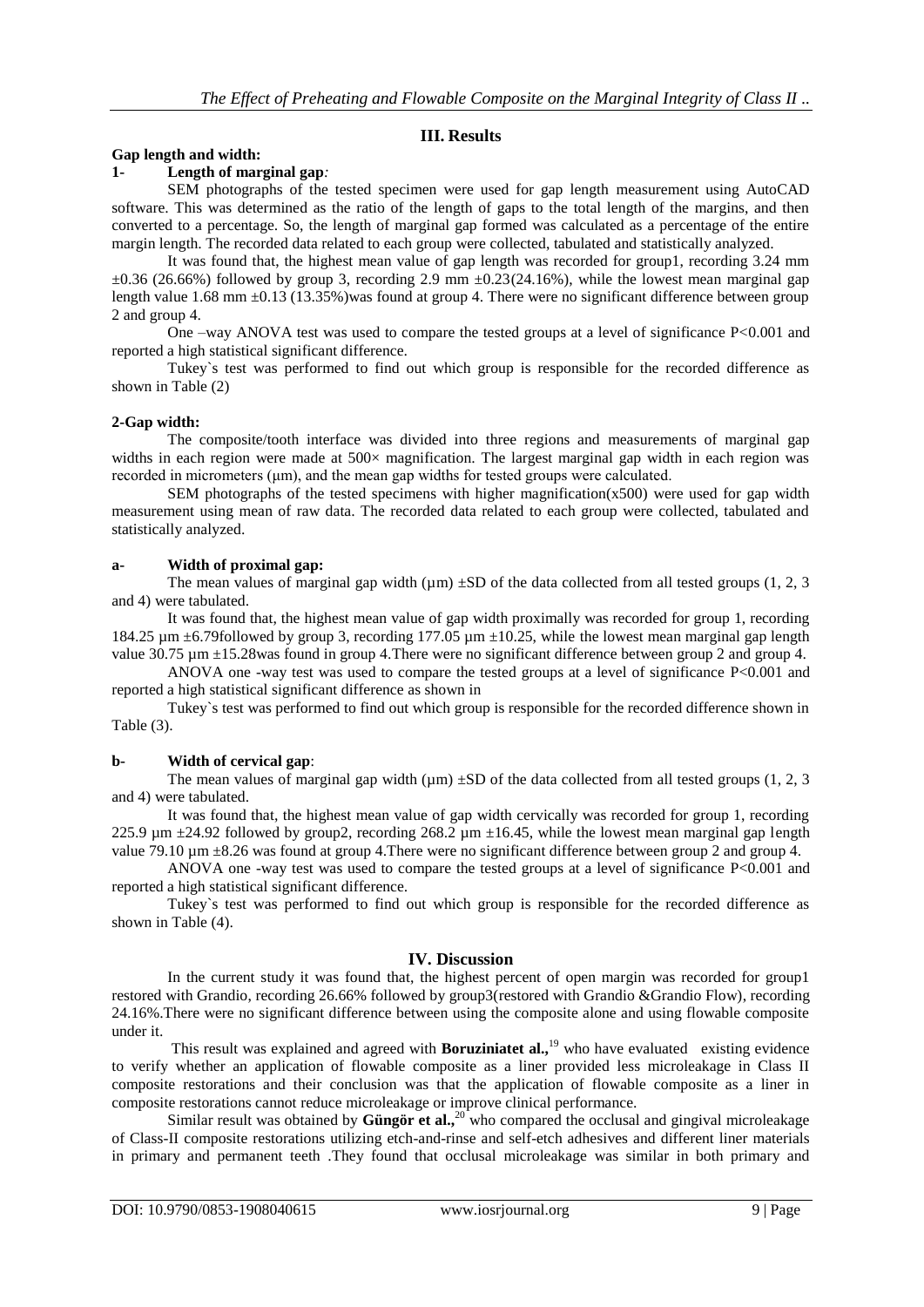permanent teeth, while a lesser extent of gingival seal was observed in primary teeth. Overall, placement of a liner material did not improve resistance to microleakage.

On the other hand**,Niketet al.,<sup>21</sup>**disagreed with our results. In their study they concluded that the use of flowable composite as a liner under hybrid and packable composites had shown a trend toward less leakage compared to hybrid and packable composites alone.

They explained their result that Resin-rich flowable composites, which has low viscosity, adapt as well as hybrid composites to cavity margins. Their low modulus of elasticity allows for plastic deformation, which acts as an elastic buffer and increase the flexibility of the bonded assembly and might act as a shock absorber and thus compensates for contraction shrinkage stress when used as a liner.

In the present study there were no significant difference between group2 restored with preheated Grandio (15.70%) and group 4restored with Grandio Flow& preheated Grandio(13.33%) showing the lowest marginal gap length found at group 4 .

This was in the same line as Choudharyet al.,<sup>22</sup> who evaluated and compared total gap surface area formed after retorting Class II cavities with Filtek Z350 and P60 at room temperature, 37°C and 54°C.They found that there was an average reduction in total gap surface area, from room temperature to 54°C, in both Filtek Z350 and P60 groups.

They explained their results that the decrease in system viscosity and enhanced radical mobility at increased temperatures, resulting in additional polymerization and higher conversion. The collision frequency of unreacted active groups and radicals increases with elevated curing temperature when below glass transition temperature. Also, at elevated temperatures, there is free volume increase, giving the trapped radicals increased mobility, resulting in further conversion.

This also came in agreement **with Elsayad,**<sup>23</sup>who aimed to determine the effect of preheating resin composite to three different temperatures on the cuspal movement and gap formation at the tooth/restoration interface

The author found restoring a layer of Tetric Flow followed by Tetric Ceram HB showed the highest gap total surface area and linear pulpal gap, which may be attributed to the high polymerization shrinkage of flowable composite which was attributed to its low filler content.

Currently the occlusal gaps were less than the cervical gaps. Similar results have been observed in previous microleakage studies by Wagner et al., <sup>24</sup> .These findings indicate that better sealed interfaces are formed at the occlusal margins than at the cervical margins.

This could result from stronger bonding of the unset and set composite to enamel and the geometry of the restoration .The most accepted theory is that the greater amount of enamel at the occlusal margins allows for better sealing and reduced microleakage. However, the geometry of the restoration could have also been important as the longer vertical dimension would result in more composite shrinkage in that direction. This, in turn, would then put more strain on the cervical margins.

So the null hypothesis of the current study is accepted

Adding that at elevated temperatures, a more rapid photopolymerization occurs. These high reaction rates may lead to higher stress formation and faster development of the gel point, providing detrimental effects to the integrity of the resin/tooth interfacial bond. This might be an explanation for the significant increase in total gap surface area and linear pulpal gap of restorations preheated to 68°C compared to these preheated to 37°C and 54°C.

Furthermore, it was expected that curing composite at a very high temperature, such as 68°C, would increase the amount of thermal contraction during cooling. Resin composite preheated to 37°C recording the least gap total surface area.

On the other hand, Sabatini et al.,<sup>145</sup> disagreed with the current results. They evaluated the effect of preheated composites and flowable liners on the gingival margin gap formation of Class II composite restorations versus those placed at room temperature . They found that preheated composites did not significantly reduced gap formation at the gingival margin.

They mentioned that preheating composites may yield benefits in other ways. By achieving a transient viscosity reduction comparable to that of flowable resins, an enhanced adaptation of the resin to all intricacies of the preparation may be obtained. At the same time, no restorative compromise was made, since a hybrid resin with high strength and high filler loading was used as the initial gingival increment.

They explained their result that the use of low viscosity materials was highly technique-sensitive as low viscosity materials were difficult to manipulate easily and entrapping air during removal of the syringe. Also they mentioned that Flowable resins and preheated composites must be carefully applied to the preparation in only one direction, and removal must be done by gently wiping the compule tip against the preparation walls. Finally they had a speculation that the operator's technique may have had an influence on the observed results.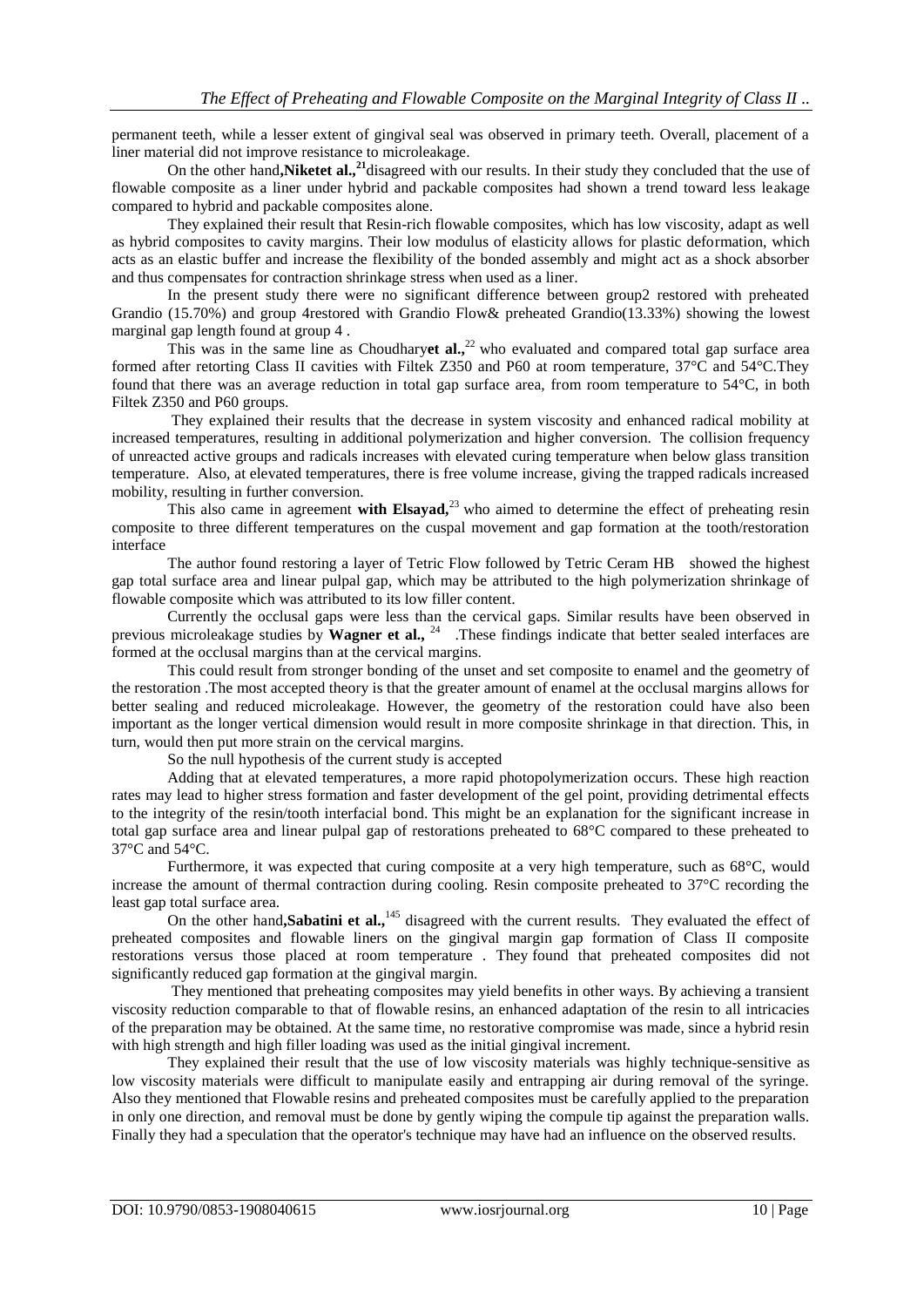#### **V. Conclusion**

Under the conditions of present study, the following conclusions can be made.

1-The application of flowable composite as a liner in composite restorations didn't reduce microleakage .

2- Preheating the resin composite to elevated temperature, i.e. 60°C, is a useful technique since it increases the adaptation and lowers the total gap surface area.

#### **VI. Recommendations**

Based on the findings of this in-vitro study, the following recommendations could be drawn:

- 1. In-vivo studies are required to evaluate the clinical performance of preheated composite.
- 2. Also, more in-vitro studies are required to test the mechanical and physical properties of preheated composite.
- 3. Further studies with a larger sample size, involving various restorative materials, need to be undertaken in order to assess the best temperature of preheating for optimum clinical advantage.
- 4. Also studies are required to evaluate the effect of preheating on the dentine-pulpal organ.

#### **References**

- [1]. Chan KHS, Mai Y, Kim H, Tong KCT, Ng D, Hsiao JCM. Review: Resin Composite Filling. *Materials (Basel)*.2010; 3:1228– 1243.
- [2]. Sensi LG, Strassler HE, Webley W. Direct composite resins. Inside Dent. 2007; 3:76..
- [3]. Baroudi K, Mahmoud S. Improving Composite Resin Performance Through Decreasing its Viscosity by Different Methods. Open Dent J. 2015; 9:235-242..
- [4]. Clelland NL, Pagnotto MP, Kerby RE, Seghi RR. Relative wear of flowable and highly filled composite. J Prosthet Dent. 2005;93:153-157.
- [5]. Yazici AR, Ozgünaltay G, Dayangac B. The effect of different types of flowable restorative resins on microleakage of Class V cavities. Oper Dent. 2003; 28:773-778.
- [6]. Neme AL, Maxson BB, Pink FE, Aksu MN. Microleakage of Class II packable resin composites lined with flowables: an in vitro study. Oper. Dent. 2002;27:600-605.
- [7]. Radhika M, Sajjan GS, Kumaraswamy BN, Mittal N. Effect of different placement techniques on marginal microleakage of deep class-II cavities restored with two composite resin formulations. J Conserv Dent 2010;13:9-15.
- [8]. Shinkai K, Taira Y, Suzuki S, Kawashima S, Suzuki M. Effect of filler size and filler loading on wear of experimental flowable resin composites. J Appl Oral sci. 2018; 26:e20160652.
- [9]. Halvorson, R& Erickson, Robert & Davidson, CL. The effect of filler and content on conversion of resin-based composite. J Dent Mater.2003; 19: 327-333.
- [10]. Miyasaka T. Measurement of polymerization shrinkage of composite resin using laser displacement meter.Dent Mater. 2005;24:385.
- [11]. Deb S, Di Silvio L, Mackler HE, Millar BJ. Pre-warming of dental composites. J Dent Mater 2011;27:51-59
- [12]. Blalock JS, Holmes RG, Rueggeberg FA. Effect of temperature on unpolymerized composite resin film thickness. J Prosthet Dent. 2006; 96:424-432.
- [13]. Daronch M, Rueggeberg FA, De Goes MF. Monomer conversion of pre-heated composite. J Dent Res. 2005; 84:663-667.
- [14]. Jin MU. Prepare the pre-heated composite resin. Restor Dent Endod. 2013;38:103.
- [15]. W. C. Wagner, M. N. Aksu, A. L. Neme, J. B. Linger, F. E. Pink, and S. Walker .Effect of Pre-heating Resin Composite on Restoration Microleakage. Oper. Dent.2008; 33:72-78.
- [16]. Arora R, Kapur R, Sibal N, Juneja S. Evaluation of microleakage in class II cavities using packable composite restorations with and without use of liners. Int J ClinPediatr Dent. 2012; 5:178.
- [17]. Silva JC, Rogério Vieira RE, Rege IC, Cruz CA, Vaz LG, Estrela C, Castro FL. Pre-heating mitigates composite degradation. J Appl Oral sci. 2015; 23:571-579.
- [18]. Gale MS, Darvell BW. Thermal cycling procedures for laboratory testing of dental restorations. J Dent. 1999; 27:89-99.
- [19]. Boruziniat A, Gharaee S, Shirazi AS, Majidinia S, Vatanpour M. Evaluation of the efficacy of flowable composite as lining material on microleakage of composite resin restorations: A systematic review and meta-analysis. Dent Quintessence Int. 2016; 47.
- [20]. Güngör HC, Canoğlu E, Cehreli ZC. The effects of dentin adhesives and liner materials on the microleakage of class II resin composite restorations in primary and permanent teeth. J ClinPediatr Dent 2014;38:223-228.
- [21]. Lokhande NA, Padmai AS, Rathore VP, Shingane S, Jayashankar DN, Sharma U. Effectiveness of flowable resin composite in reducing microleakage–An in vitro study. Int J Oral Dent Health. 2014; 6:111.
- [22]. Choudhary N, Kamat S, Mangala TM, Thomas M. Effect of pre-heating composite resin on gap formation at three different temperatures. J ConservDent. 2011; 14:191.
- [23]. Elsayad I. Cuspal movement and gap formation in premolars restored with preheated resin composite. Oper. Dent. 2009; 34:725- 731.
- [24]. Wagner WC, Aksu MN, Neme AL, Linger J, Pink FE, Walker S. Effect of pre-heating resin composite on restoration microleakage. Oper. Dent. 2008;33:72-78.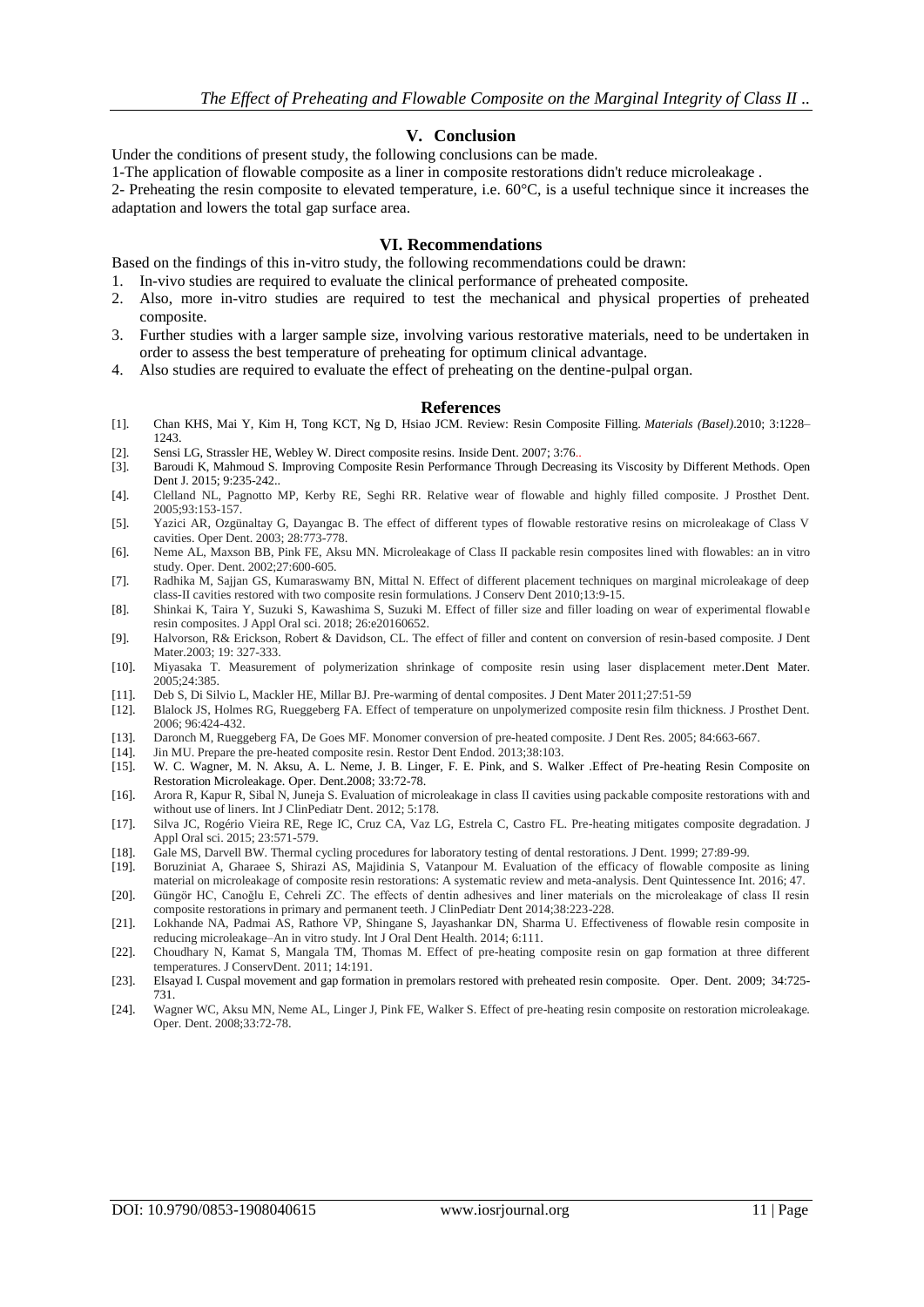

**Figure (1): C-Warmer : Anesthetic / Composite Warmer .**



Figure (2): Tooth mounted in a plastic cylinder using with self-curing acrylic resin



**Figure (3):**Carbide Bur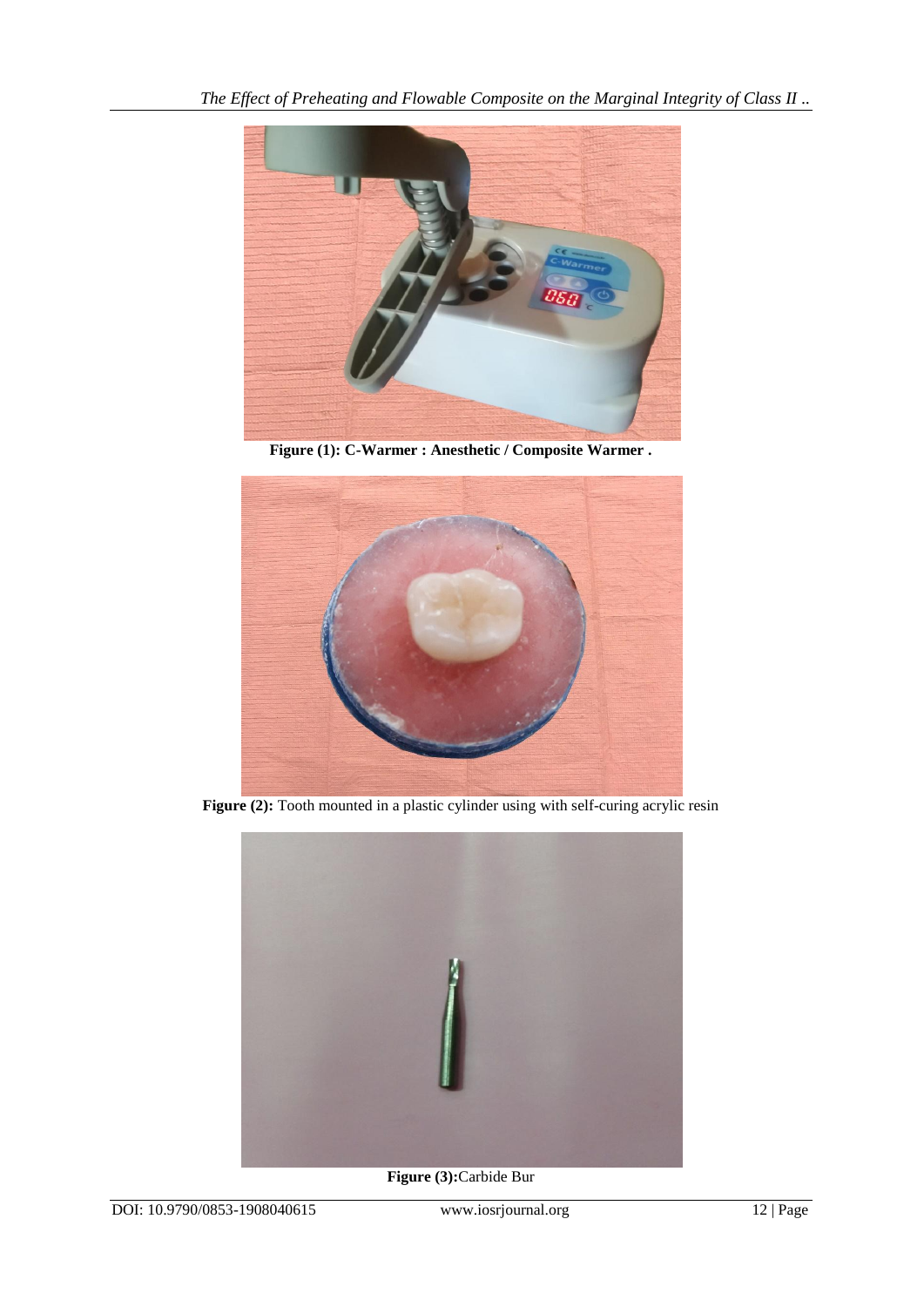

**Figure (4): The cavity length (4mm) was verified using a periodontal probe**



Figure (5): The cavity width (4mm) was verified using a periodontal probe



Figure (6): The cavity depth (2mm) was verified using a periodontal probe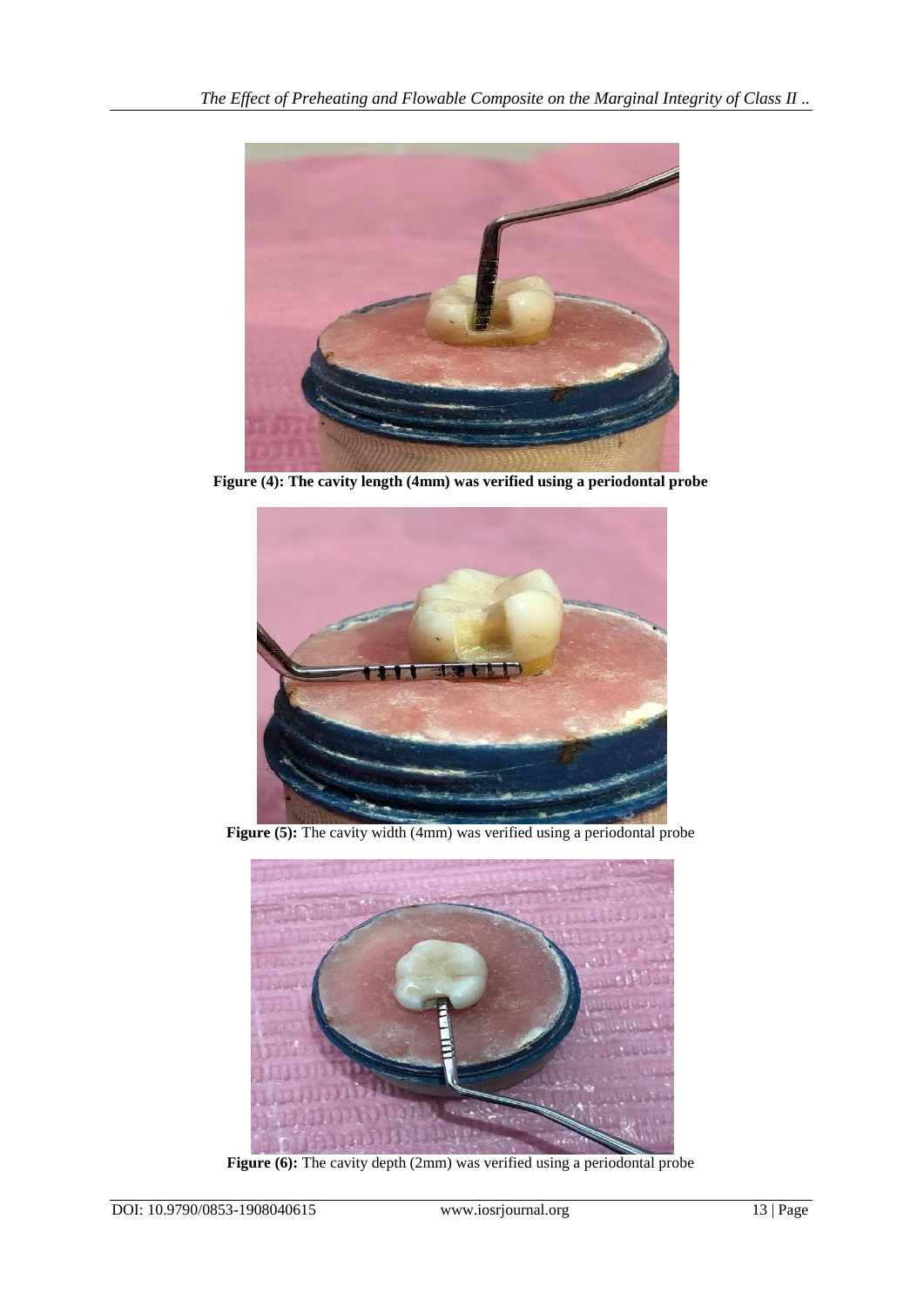

**Figure (7):** Futurabond DC-Grandio-Grandio Flow



Figure (8): Universal Tofflemire s matrix retainer and bandused to restore the missing wall of cavity

**Table 1:** Chemical composition, manufacturer and web site of tested materials in this study are shown in Table (1).

| <b>Materials</b> | <b>Chemical Compositions</b>                                                                                                                    | <b>Manufacturer</b>                | Website     |
|------------------|-------------------------------------------------------------------------------------------------------------------------------------------------|------------------------------------|-------------|
| Grandio          | 87 % w/w inorganic fillers<br>(71.4 Vol. %) in a methacrylat matrix (Bis-GMA, TEGDMA)<br>and cures under halogen<br>or LED lights (blue light). | VOCO Gmbh.<br>CUXhaven.<br>Germany | www.voco.de |
| Grandio Flow     | 80% w/w inorganic fillers $(= 65.6$ % vol.) in amethacrylate<br>matrix (Bis-GMA, TEGDMA, HEDMA) and cures under blue<br>light (halogen/LED)     | VOCO Gmbh.<br>CUXhaven.<br>Germany | www.yoco.de |
| Futurabond DC    | organic acids, Bis-GMA, HEMA, TMPTMA, campherchinon,<br>amines (DABE), BHT, catalysts, fluorides and ethanol                                    | VOCO Gmbh.<br>CUXhaven.<br>Germany | www.yoco.de |